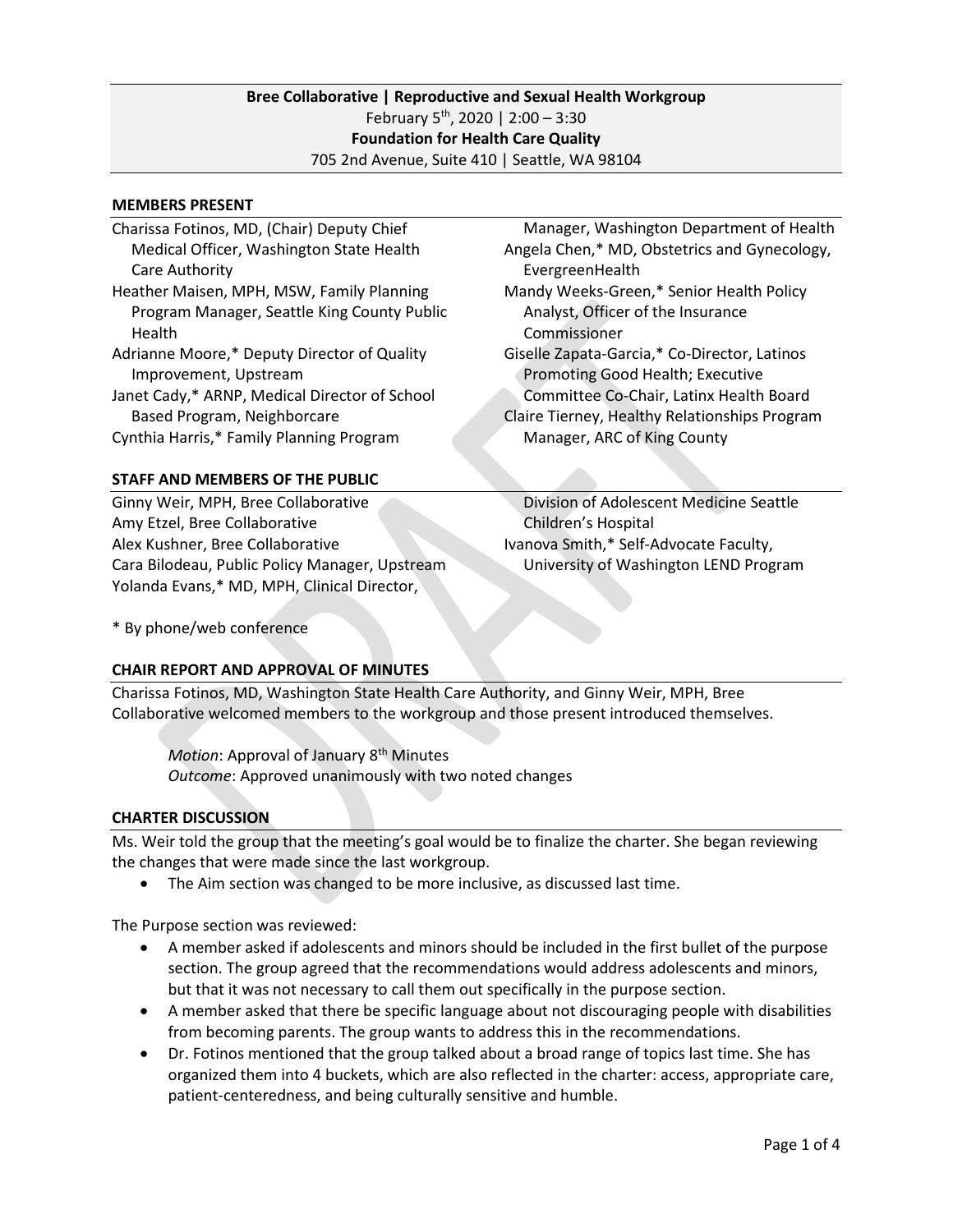- A member asked that the group consider how quality reproductive health care can be provided in multiple settings, not just the doctor's office.
	- o The third bullet was changed to include "low-barrier access to high-quality reproductive and sexual health care".
- The  $4<sup>th</sup>$  bullet, regarding confidentiality, is changed to specifically mention "those experiencing" intimate partner violence".
	- o Dr. Fotinos noted that safety for immigrant populations is also going to be an important issue.
	- o The group agreed that sex trafficking should be included in the workgroup's scope.
- A member of the public commented that reproductive care language and information should be provided in plain, accessible language.
	- $\circ$  Added "(e.g., language, literacy)" to the low-barrier bullet (3rd bullet).
- Returning to the first bullet, the group agrees to adding language calling out American Indians and Alaska Natives. Also added: "victims and survivors of violence including of human trafficking".
	- o A member asked if the group should also mention LGBTQA populations. LGBTQ added to the list.
		- Ms. Weir noted that there are already Bree recommendations for LGBTQ health care, so the group will have to be mindful of avoiding duplication.
	- o Ms. Weir also noted that the group's mission is to improve care at the intersection of all these different identities.

Under the Duties and Functions section:

- Who counts as an expert? The group wants to make sure that our experts include those who identify as part of marginalized groups.
	- o Many marginalized populations do not have evidence-based studies; existing evidence should not be falsely generalized to apply to groups for whom there is insufficient data.
		- Recommendations can use a combination of published literature and expertinformed opinion where complete evidence is lacking.
	- o Language added to first bullet; the bullet now reads: "Research evidence-based and expert-opinion (including consumers themselves) informed…"

Ms. Weir asked the group to consider the literature that was provided between sessions:

- Members appreciated the articles' inclusion of structural competency in Reproductive Health. The article also noted that disparity in care has broad causes across multiple domains and that individual care cannot completely address these disparities. Work needs to be done by the whole system: providers, payers, purchases, health systems.
- The group needs to define what it means by sexual and reproductive health services.
- Group should be careful not to stigmatize unintended pregnancy.

The workgroup continued to discuss the scope and mission of the group going forward:

- Ivanova Smith, University of Washington LEND Program, noted that people, especially those with disabilities, should not be discouraged from becoming pregnant and having children, even if pregnancy was unintended. This led to a discussion of whether or not prenatal care should be considered.
	- o Another member commented that the group should consider pre-conception care. Framing reproductive and sexual health as solely concerned with pregnancy prevention has been a problem in the field in the past.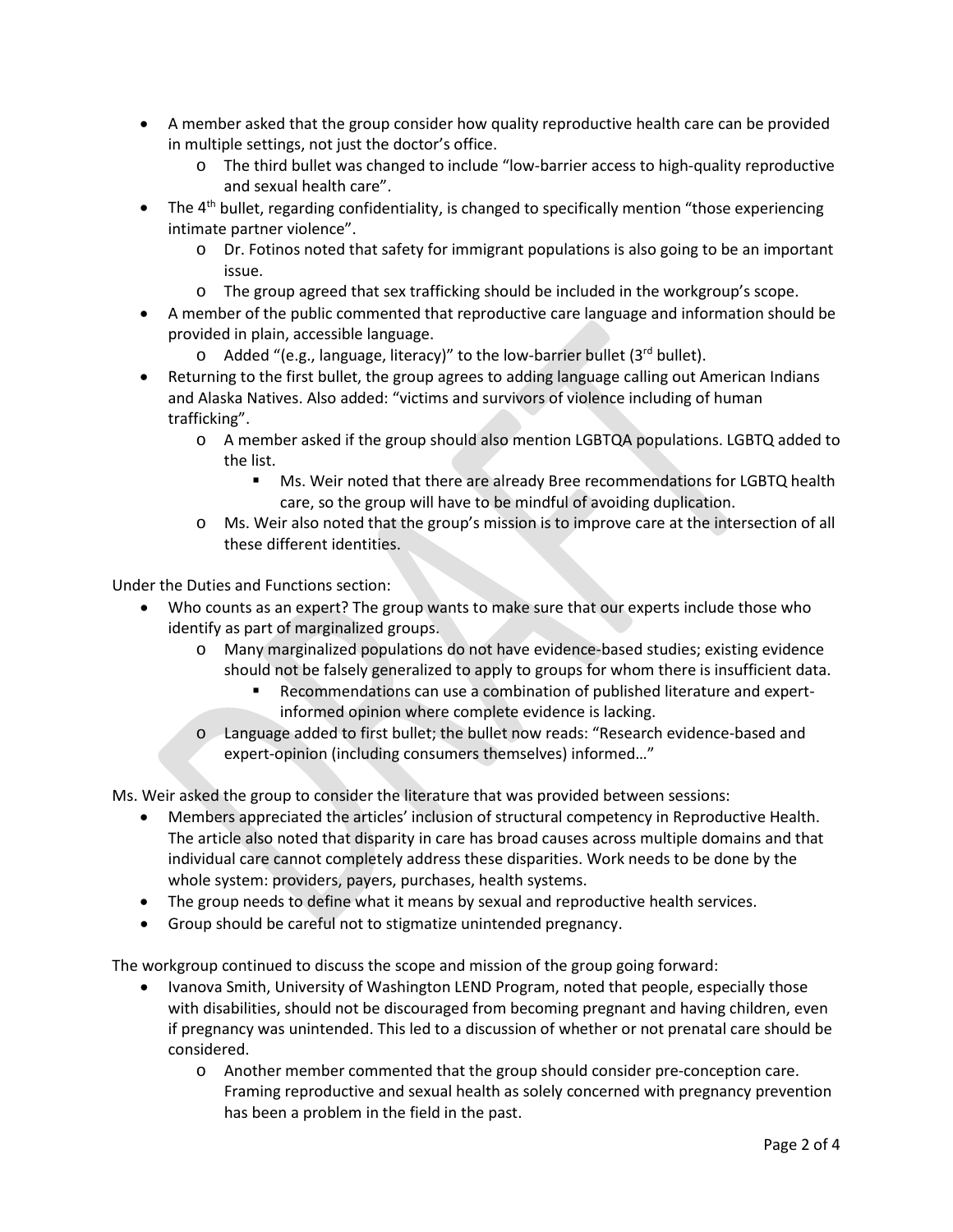- o Reproductive health care should consider the span of pre-pregnancy all the way to supporting families who have had children.
- o Dr. Fotinos mentioned that there is already a Bree Prenatal Bundle; the group will have to consider how prenatal care should generally be different for its 4+ identified groups.
	- Bree has already created a care pathway from conception to 3 months postpartum and the test for gestational diabetes.
- o Providers need education around supporting developmentally and intellectually disabled parents throughout the reproductive and sexual healthcare process, including in how to give these patients agency in their decision making and support if they do plan to have a child.
	- Ms. Smith related her experiences with providers pressuring her to make decisions that would have kept her from becoming a parent.
- o Dr. Fotinos says that, in order to help guide providers, the workgroup may need to include recommendations that help providers determine whether or not a patient is able to make decisions regarding their pregnancy.
- o Ms. Smith argued that providers should be more focused on getting parents the support that they need post-partum, rather than on discouraging childbearing. This would apply to many of our specific marginalized populations.
- o Another member summed up this conversation as trying to reframe the reproductive health narrative by thinking more about how health care systems are setting up women to make the best possible reproductive health choices for themselves.
	- The workgroup agreed to add language around promoting individuals' autonomy.
	- Importance of making sure that patients have a trusted community that helps them make decisions. Family and friends can be the most important aids in decision-making.
- Dr. Fotinos recommended including language instructing providers to help people (especially young people) understand that humans are sexual beings and are not meant to only procreate. Reducing sexual stigma.
	- o This could relate to a current state bill that would mandate sexual education that is inclusive and discusses affirmative consent.
	- o Final message might be something like normalizing sexual behavior and shifting norms around how sexual behavior is discussed.
- Equitable access to infertility treatment was discussed. The group agrees that this should be inscope, especially because it is not a covered benefit by the HCA.
	- o The group cannot realistically recommend universal infertility treatment coverage, but can still make recommendations about equitable access and treatment.
- Dr. Fotinos asked if the group should address sexual health in older populations. Many providers do not have sexual health conversations with older patients even though these patients still have sexual relationships and associated health risks.
- Ms. Weir asked the workgroup about structure and organization going forward. One option would be to consider a different population each meeting. Or the group could consider each bucket of recommendations (access, appropriateness of care, patient-centeredness, culturally sensitive and humble) separately and think about what the unique barriers would be for each population.
	- o The latter approach would better account for intersectionality.
	- o Some recommendations could be labeled as universal and others as specific to certain populations.